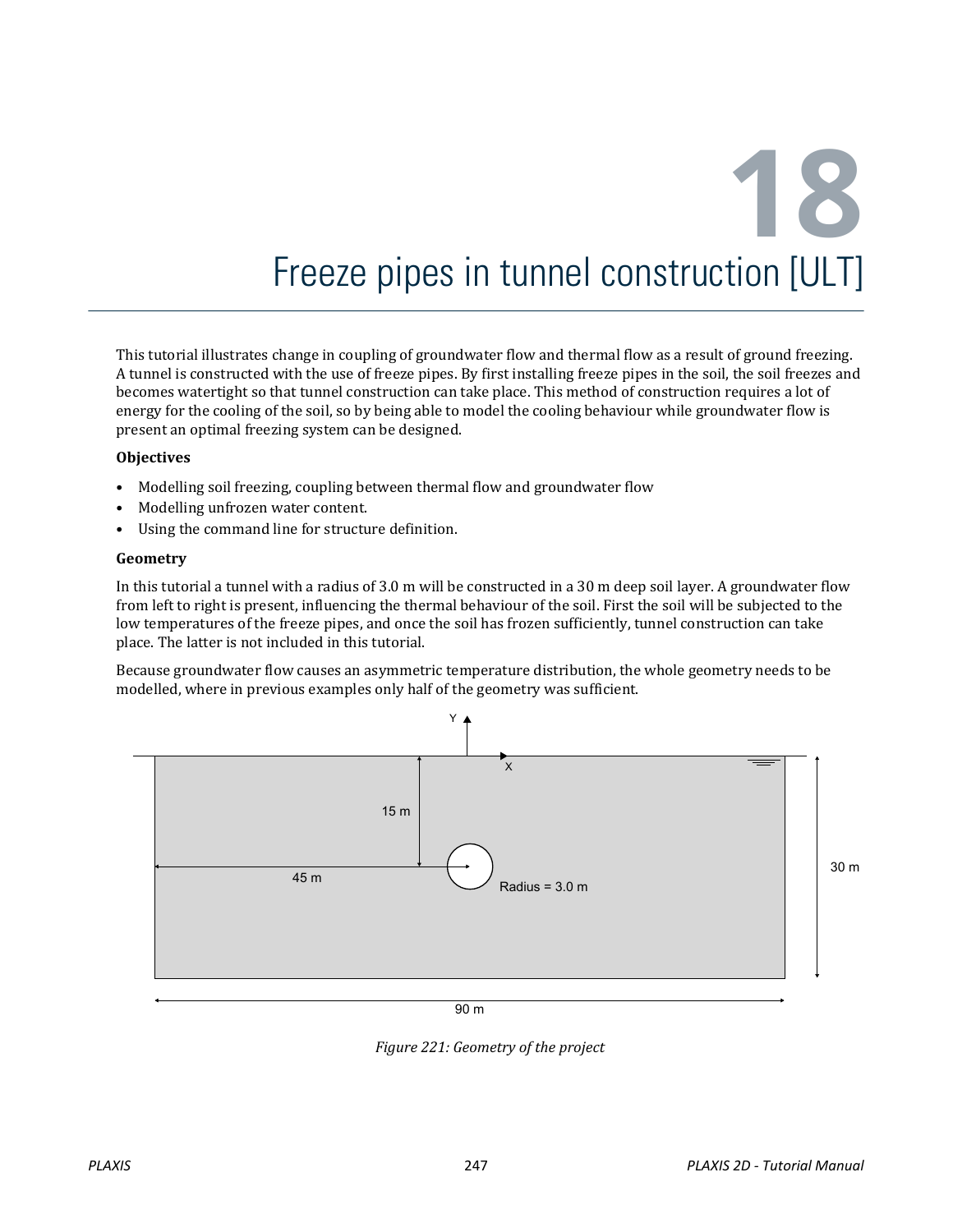# 18.1 Create new project

- **1.** Start the Input program and select **Start a new project** from the **Quick start** dialog box.
- **2.** In the **Project** tabsheet of the **Project properties** window, enter an appropriate title.
- **3.** In the **Model** tabsheet, the default options for **Model** and **Elements** are used for this project. Also the default options for the units are used in this tutorial. Note that the unit of **Mass** is set automatically to **tonnes**.
- **4.** Set the model **Contour** to  $x_{min} = -45$  m,  $x_{max} = 45$  m,  $y_{min} = -30$  m and  $y_{max} = 0$  m.
- **5.** In the **Constants** tabsheet, set T<sub>water</sub> and T<sub>ref</sub> to 283 K, other constants keep their default values. A description of constants can be found in the Reference Manual.
- **6.** Click **OK** to close the **Project properties** window.

## 18.2 Define the soil stratigraphy

To define the soil stratigraphy:

- **1.** Click the **Create borehole** button **a** and create a borehole at  $x = 0$ . The **Modify soil layers** window pops up.
- **2.** Create a single soil layer with top level at 0 m and bottom level at -30 m. Set the head at ground level (0 m).

## 18.3 Create and assign material data sets

- **1.** Click the **Materials** button **in the Modify soil layers** window.
- **2.** Define a data set for soil with the parameters given in Table 40 (on page 249), for the **General Parameters** and **Groundwater** tabsheets.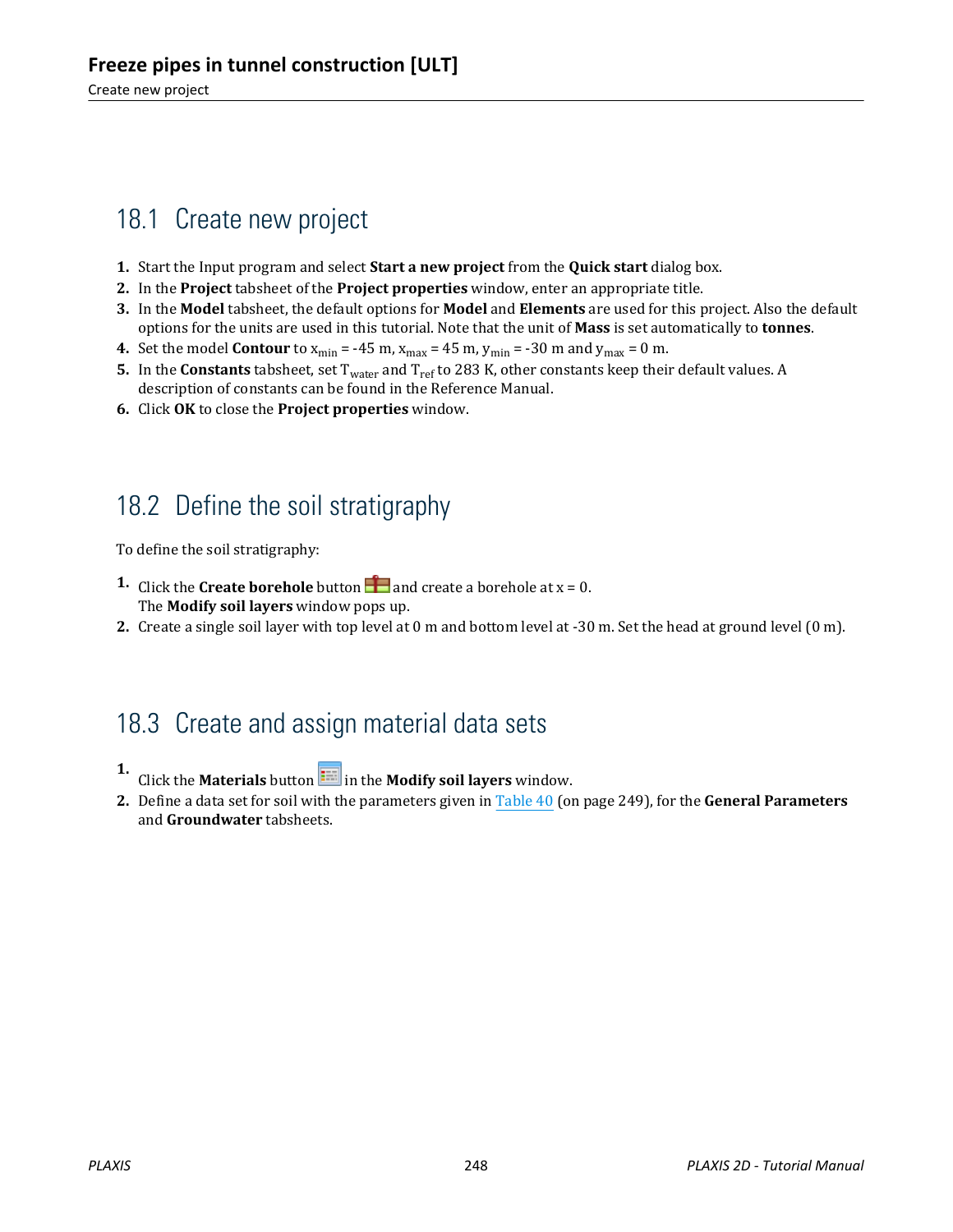## **Freeze pipes in tunnel construction [ULT]**

Create and assign material data sets

#### **Table 40: Material properties**

| <b>Parameter</b>                      | <b>Name</b>                  | <b>Sand</b>                    | Unit                     |  |  |
|---------------------------------------|------------------------------|--------------------------------|--------------------------|--|--|
| <b>General</b>                        |                              |                                |                          |  |  |
| Material model                        | $\qquad \qquad \blacksquare$ | Mohr-Coulomb                   |                          |  |  |
| Type of material behaviour            |                              | Drained                        |                          |  |  |
| Soil unit weight above phreatic level | Yunsat                       | 18                             | $kN/m^3$                 |  |  |
| Soil unit weight below phreatic level | $Y_{\text{sat}}$             | 18                             | $kN/m^3$                 |  |  |
| Initial void ratio                    | $e_{init}$                   | 0.5                            |                          |  |  |
| <b>Parameters</b>                     |                              |                                |                          |  |  |
| Young's modulus                       | $E^\prime$                   | $100 \cdot 10^{3}$             | kN/m <sup>2</sup>        |  |  |
| Poisson's ratio                       | $\boldsymbol{\nu}$           | 0.3                            |                          |  |  |
| Cohesion                              | $c_{ref}$                    | $\boldsymbol{0}$               | kN/m <sup>2</sup>        |  |  |
| Friction angle                        | $\varphi'$                   | 37                             | $\circ$                  |  |  |
| Dilatancy angle                       | $\psi$                       | $\boldsymbol{0}$               | $\circ$                  |  |  |
| <b>Groundwater</b>                    |                              |                                |                          |  |  |
| Soil - Data set                       | $\qquad \qquad \blacksquare$ | Standard                       |                          |  |  |
| Soil - Type                           |                              | Medium                         |                          |  |  |
| Flow parameters - Use defaults        | $\blacksquare$               | None                           |                          |  |  |
| Horizontal permeability               | $k_{x}$                      | $\mathbf{1}$                   | m/day                    |  |  |
| Vertical permeability                 | $k_y$                        | $\mathbf{1}$                   | m/day                    |  |  |
| <b>Thermal</b>                        |                              |                                |                          |  |  |
| Specific heat capacity                | $\mathcal{C}_S$              | 860                            | kJ/t/K                   |  |  |
| Thermal conductivity                  | $\lambda_{\rm s}$            | $4.10^{-3}$                    | kW/m/K                   |  |  |
| Soil density                          | $\rho_s$                     | 2.6                            | $t/m^3$                  |  |  |
| Solid thermal expansion               | $\overline{\phantom{0}}$     | Volumetric                     |                          |  |  |
| Thermal expansion                     | $\alpha_s$                   | $0.015 \cdot 10^{-3}$          | 1/K                      |  |  |
| Unfrozen water content                | $\frac{1}{2}$                | User defined (see table below) | $\overline{\phantom{0}}$ |  |  |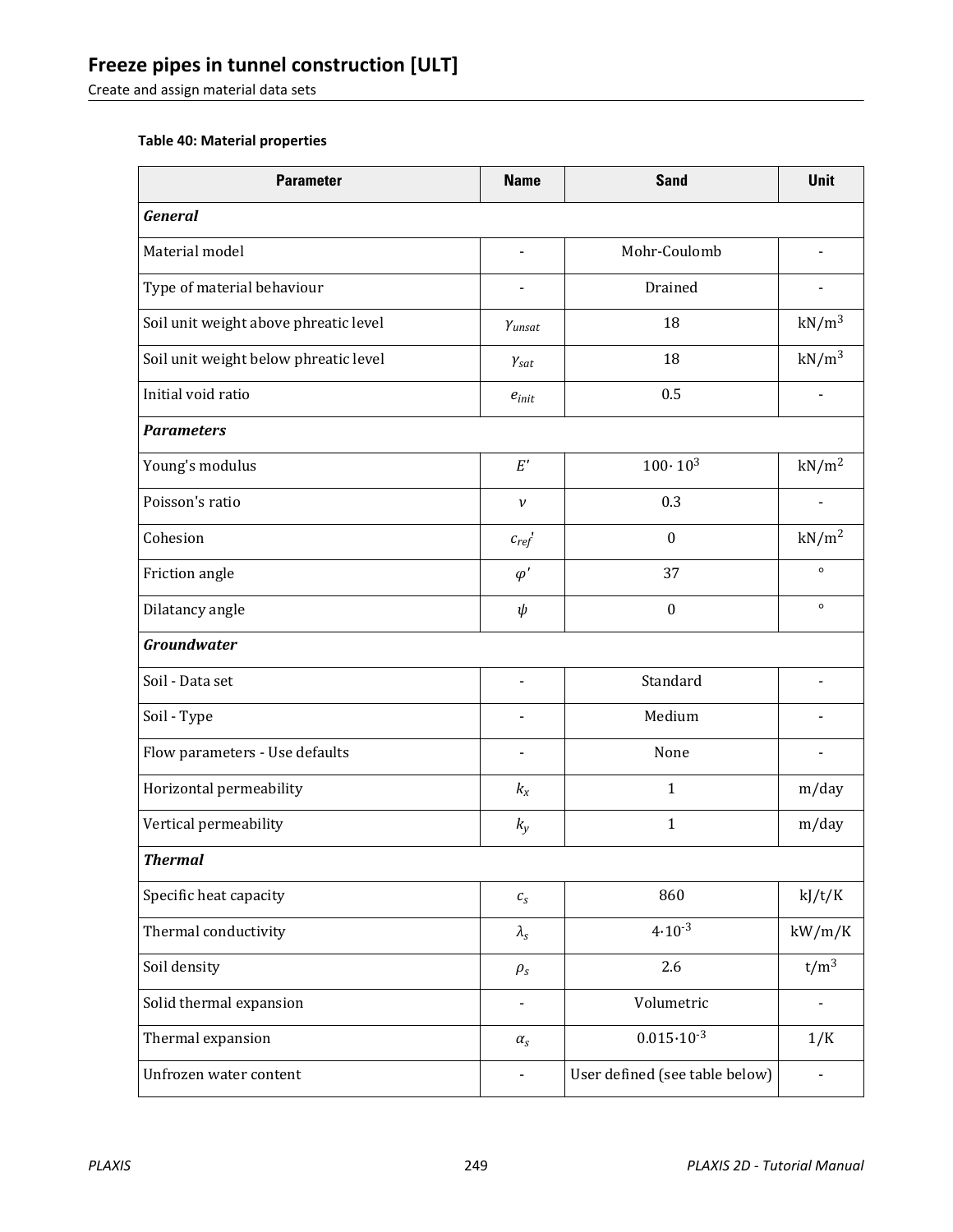### **Freeze pipes in tunnel construction [ULT]**

Create and assign material data sets

| <b>Parameter</b>    | <b>Name</b> | <b>Sand</b> | <b>Unit</b> |  |  |
|---------------------|-------------|-------------|-------------|--|--|
| <b>Interfaces</b>   |             |             |             |  |  |
| Interface strength  |             | Rigid       |             |  |  |
| Thermal resistance  | R           | $\Omega$    | $m^2K/kW$   |  |  |
| <b>Initial</b>      |             |             |             |  |  |
| $K_0$ determination |             | Automatic   |             |  |  |

To model the amount of (fluid) water available to flow through the soil at certain temperatures, a curve for unfrozen water content needs to be determined by defining a table with values for unfrozen water content at certain temperatures. The same curve can be applied in other projects, hence the table can be saved and loaded into the soil properties of other projects. For more information, refer to the Reference Manual.

**3.** Click the **Thermal** tab. Enter the values as given in the table below.

| $\#$           | <b>Temperature [K]</b> | Unfrozen water content [-] |
|----------------|------------------------|----------------------------|
| $\mathbf{1}$   | 273.0                  | 1.00                       |
| $\overline{2}$ | 272.0                  | 0.99                       |
| 3              | 271.6                  | 0.96                       |
| $\overline{4}$ | 271.4                  | 0.90                       |
| 5              | 271.3                  | $\rm 0.81$                 |
| 6              | 271.0                  | 0.38                       |
| $\overline{7}$ | 270.8                  | 0.15                       |
| 8              | 270.6                  | 0.06                       |
| 9              | 270.2                  | 0.02                       |
| $10\,$         | 269.5                  | $0.00\,$                   |

#### **Table 41: Input for unfrozen water content curve for sand**

- **4.** Select the option **User defined** from the drop down menu for **Unfrozen water content** at the bottom of the tabsheet.
- **5.** Add rows to the table by clicking the **Add row** button **1.** Complete the data using the values given in Table 41 (on page 250).
- **6.** Enter the values for **Interfaces** and **Initial** tabsheets as given in Table 40 (on page 249).
- **7.** Click **OK** to close the dataset.
- **8.** Assign the material dataset to the soil layer.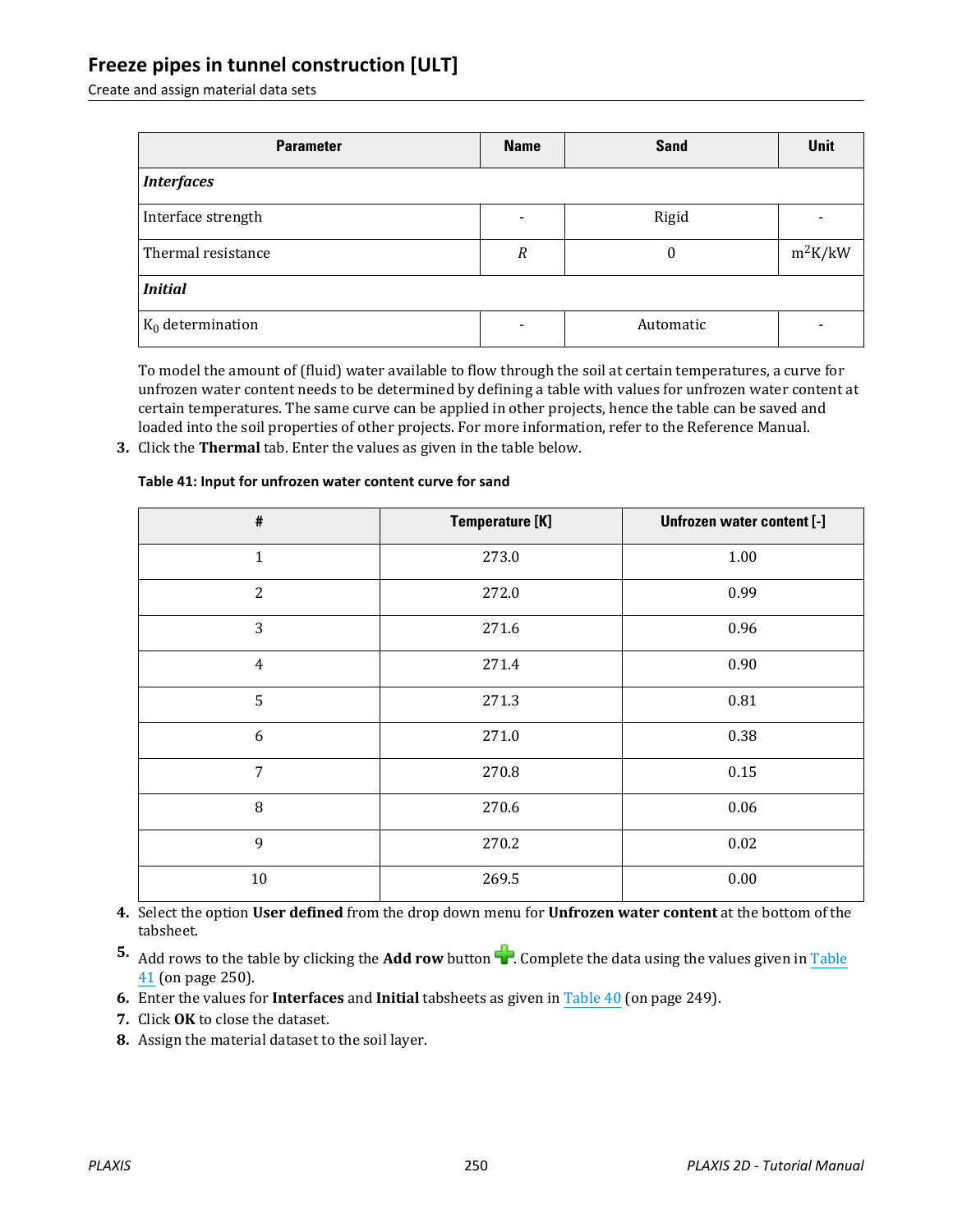Define the structural elements

#### **Note:**

The table can be saved by clicking the **Save** button in the table. The file must be given an appropriate name. For convenience, save the file in the same folder as the project is saved.

## 18.4 Define the structural elements

The freeze pipes are modelled by defining lines with a length similar to the freeze pipe diameter (10 cm), containing a convective boundary condition. For simplicity, in this tutorial only 12 cooling elements are defined, while in reality more elements may be implemented in order to achieve a sufficient share of frozen soil.

- **1.** Proceed to **Structures** mode.
- **2.** Click the **Create line** button in the side toolbar.
- **3.** Click the command line and type

line 0 -12.05 0 -11.95

Press **Enter** to create the first freezing pipe. For more information regarding command line, see Reference Manual.

- **4.** The remaining freeze pipes will be created by copying the first freeze pipe 12 times. To do so select the line representing the freeze pipe that was just created.
- **5.**
- From the side toolbar select the **Create array** option . Set the **Array pattern** to **Polar** as we want to create a circle of freeze pipes, the **Center point** is (x y) = (0 -15), the **Total number of items** is 12 (the original plus 11 copies) and finally the **Angle to fill** must be set to 360 degrees as we want to create a full circle. Press OK to create the 11 additional freeze pipes.
- **6.** Multi select the 12 lines representing the freeze pipes using the **Select lines** option from the side toolbar.
- **7.** Right click the selected lines and select **Thermal flow BC** to create the thermal flow boundary conditions for the freeze pipes.
- **8.** For the selected freeze pipes, in the **Selection explorer** expand the subtree for the **ThermalFlowBC**.
- **9.** The **Behaviour** is set to **Convection**, the T<sub>fluid</sub> to 250 K and the **Transfer coefficient** to 1.0 kW/m<sup>2</sup>/K.
- **10.** Click the **Create line** button in the side toolbar.
- **11.** Select the **Create thermal flow BC** option  $\mathscr Y$  in the expanded menu. In the drawing area create a thermal boundary condition along the perimeter of the model, hence from  $(x, y) = (-45, 0)$  to  $(45, 0)$ ,  $(45, -30)$ ,  $(-45, -30)$ and back to (-45 0).
- **12.** Select the four boundaries just have been created and right-click on them. From the menu that pops up select **Create** and **Create groundwater flow BC** to add groundwater flow boundary conditions to the thermal flow boundary conditions.

PLAXIS 2D allows different types of **Thermal** boundary conditions to be applied. In this tutorial the freeze pipes will be modelled as convective boundary conditions.

- **1.** Multi select the created boundaries.
- **2.** For the **ThermalFlowBC**, set the **Behaviour** to **Temperature** and  $T_{ref}$  to 283 K.

To assign the groundwater boundary conditions, the following steps are followed: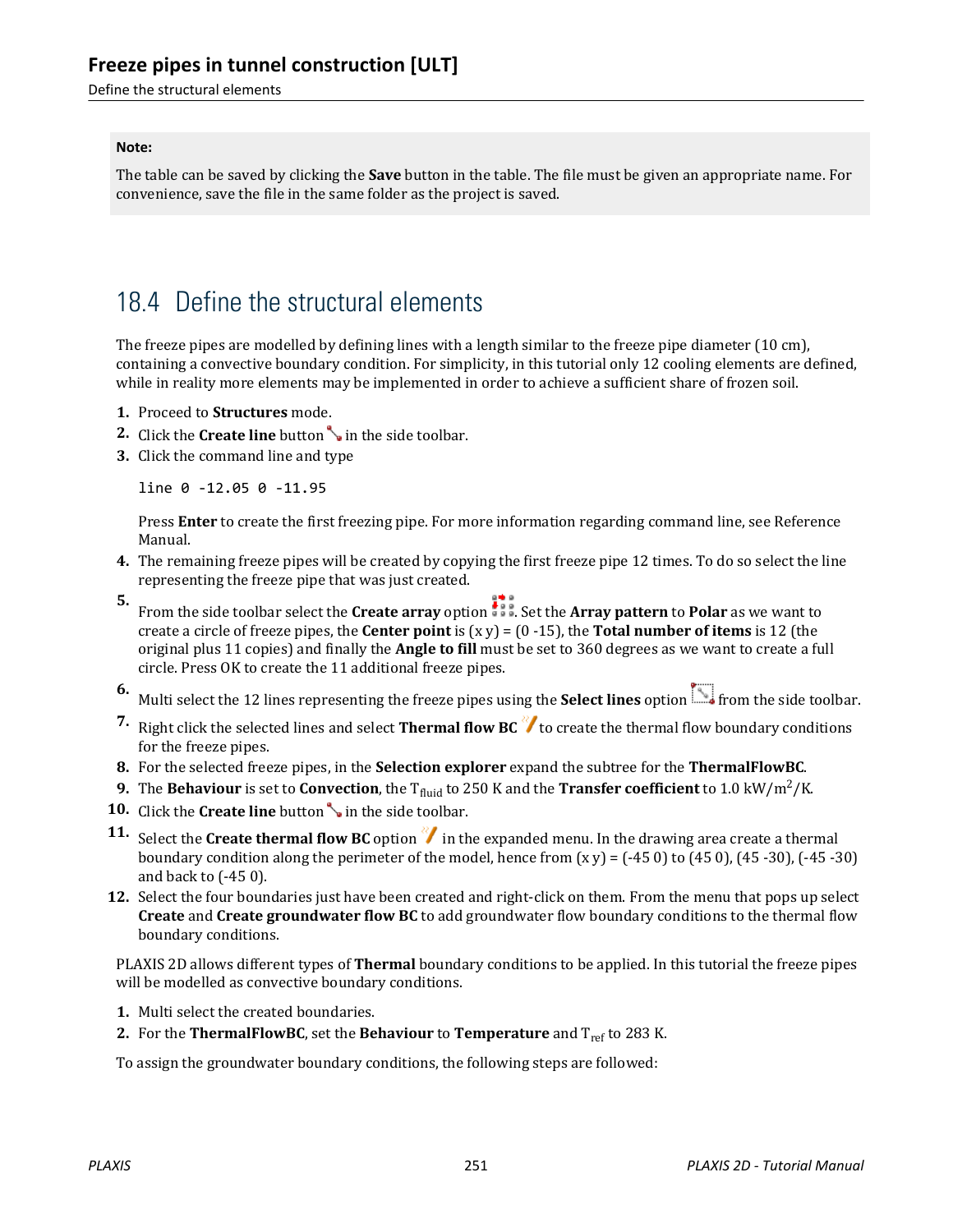- **1.** Multi select the top and bottom boundary.
- **2.** For the **GWFlowBC**, set the **Behaviour** to **Closed**.
- **3.** Select the left boundary, set the **Behaviour** to **Inflow** with a  $q_{ref}$  value of 0.1 m/day.
- **4.** The right boundary has the default behaviour of **Seepage**.

The tunnel is created with the help of the **Tunnel designer**. Because deformations are not considered in this calculation, there is no need to assign a plate material to the tunnel. The generated tunnel will only be used for generating a more dense and homogeneous mesh around the freezing pipes. The tunnel will not be activated during any calculation phase, but PLAXIS 2D will detect the line elements and will generate the mesh according to these elements. Changing the coarseness factor of the pipe elements will cause a denser, but not a more homogeneous mesh.

- **1.** Click the **Create tunnel** button in the side toolbar and click on (42.5 -18) in the drawing area.
- **2.** The option **Circular** is selected for **Shape type**. Note that the default option is **Free**.
- **3.** The default option of **Define whole tunnel** is used in this example.
- **4.** Proceed to the **Segments** tab and set **Radius** to 3 m to the two multi selected segments.
- **5.** Click on **Generate** to generate the defined tunnel in the model. Close the **Tunnel designer** window.

The geometry of the model is shown in the figure below.



*Figure 222: Geometry of the model*

# 18.5 Generate the mesh

- **1.** Proceed to the **Mesh** mode.
- **2.** Click the **Generate mesh** button **to** to generate the mesh. The default element distribution of **Medium** is used for this example.
- **3.** Click the **View mesh** button **the view the mesh.** The resulting mesh is shown: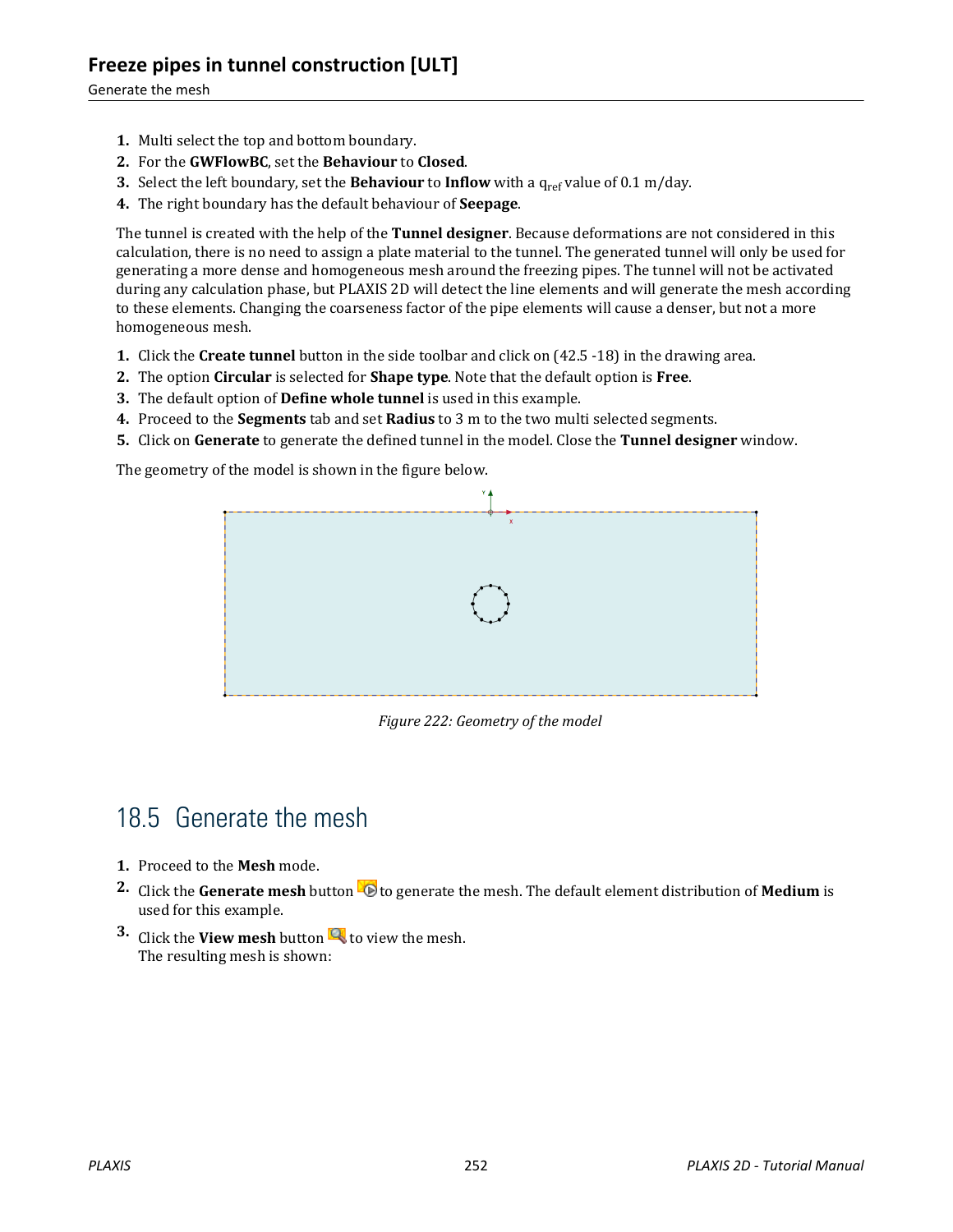Define and perform the calculation



*Figure 223: The generated mesh*

**4.** Click the **Close** tab to close the Output program.

# 18.6 Define and perform the calculation

The calculations for this tutorial are carried out in the **Flow only** mode.

## 18.6.1 Initial phase

- **1.** Click on the **Staged construction** tab to proceed with the definition of the calculation phases.
- **2.** Double click on **Initial phase** in the **Phases explorer**.
- **3.** In the **Phases** window select the **Flow only** option from the **Calculation type** drop-down menu.
- **4.** Choose the **Earth gradient** option for the **Thermal calculation type**.
- **5.** In the **Staged construction** activate the **ThermalFlow** under the **Model conditions** subtree and set the value for Tref to 283 K, href to 0 m and 0 K/m for the **Earth gradient**.



*Figure 224: Initial phase*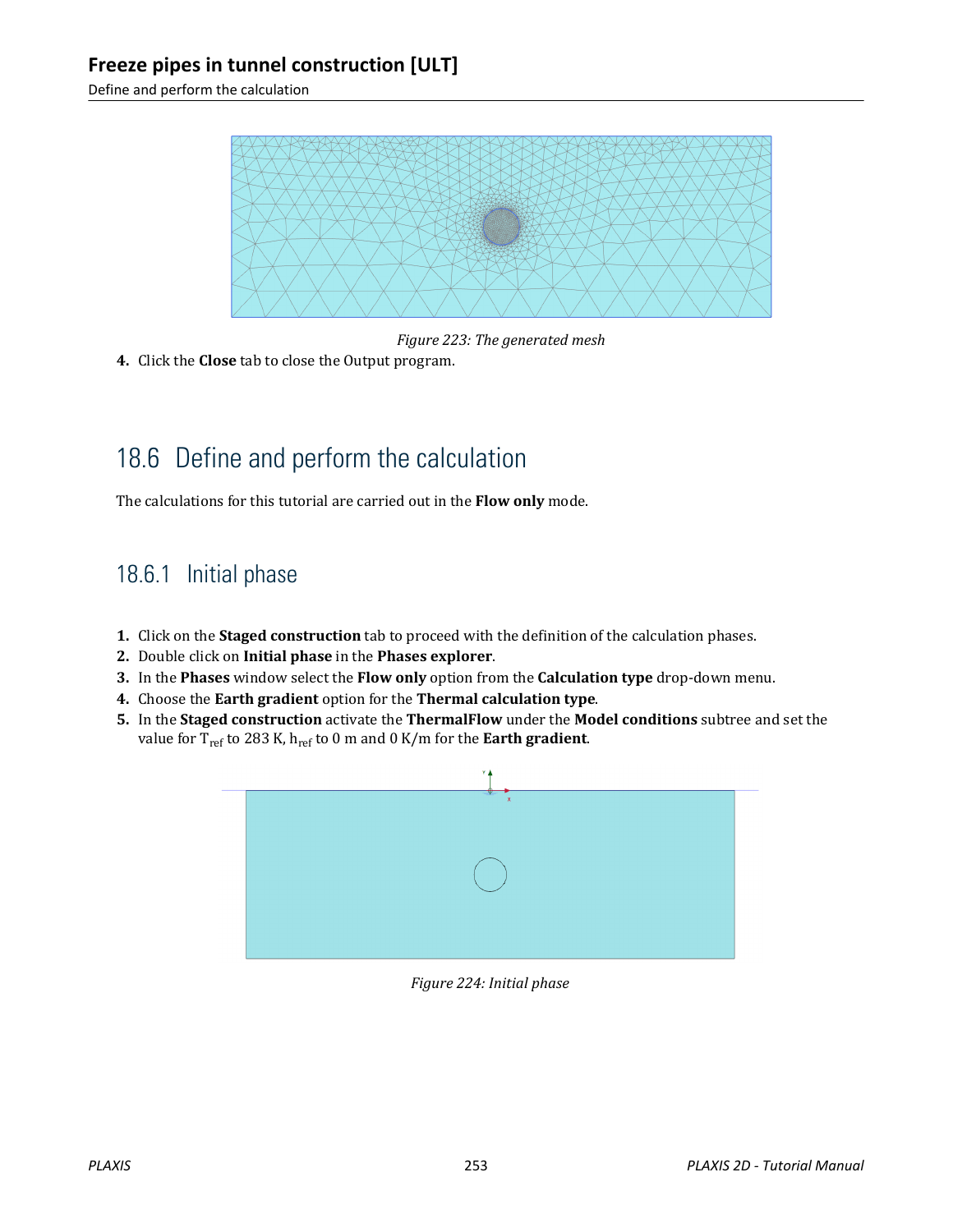## 18.6.2 Phase 1: Transient calculation

- **1.** Click the **Add phase** button  $\overline{B}$  to create a new phase.
- **2.** Double click the new phase in the **Phases explorer**.
- **3.** In the **Phases** window, enter an appropriate name for the phase ID (e.g. Transient calculation).
- **4.** Set **Transient groundwater flow b** as the option for the **Pore pressure calculation type**.
- **5.** Set **Transient thermal flow 3** as the option for the **Thermal calculation type**.
- **6.** Set **Time interval** to 180 days and the **Max number of steps stored** to 100. This is to be able to view intermediate time steps after the calculation.
- **7.** In **Staged construction** mode, activate all the thermal boundary conditions by clicking the check box for the **Thermal flow BCs** in the **Model explorer**.
- **8.** In the **Model explorer**, activate the four groundwater flow boundary conditions corresponding to the left, top, right and bottom boundary conditions in the **Groundwater flow BCs** subtree.

## 18.6.3 Execute the calculation

Before starting the calculation it is suggested that you select nodes or stress points for a later generation of curves.

- **1.** Click the **Select points for curves** button in the side toolbar. Select at least the node in the middle of the model and some characteristic points for curves (for example between two freezing pipes).
- **2.** Click the **Calculate** button  $\sqrt{\int_{0}^{4V}}$  to calculate the project.

**3.** After the calculation has finished, save the project by clicking the **Save** button

## 18.7 Results

Interesting results from this calculation can be the point in time when there is no groundwater flow in between two freezing pipes, groundwater flow over the whole model and temperature distribution for both steady state and transient calculations.

To view the results in the Output program:

- **1.** Click the **View calculation results** button **b** on the toolbar.
- **2.** Select the menu **Stresses** > **Heat flow** > **Temperature**.
- **3.** The figure below shows the spatial distribution of the temperature for transient calculation in the final step. Note that the element contours have been switched off to better show that the temperature of the soil inside the tunnel is below freezing.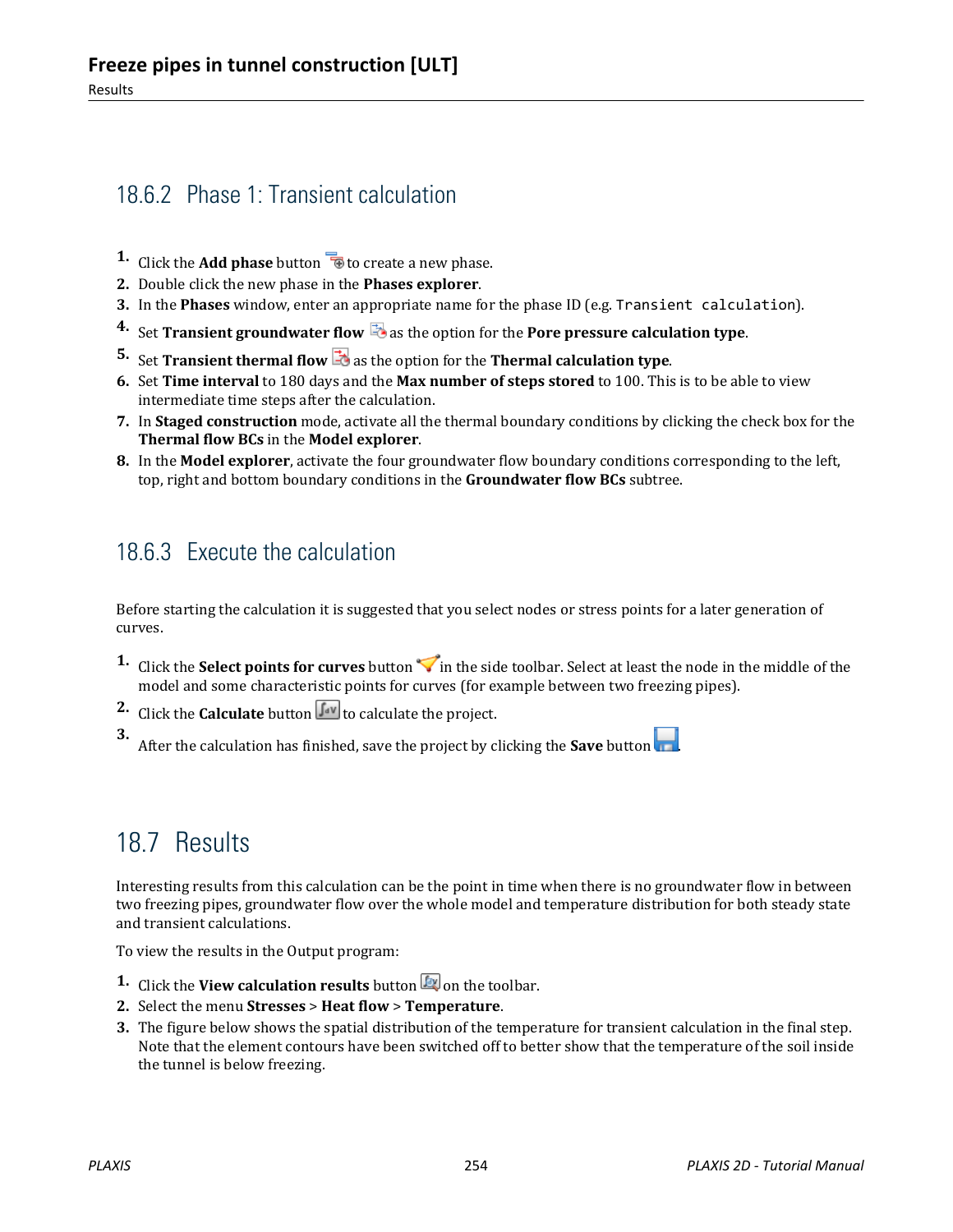

*Figure 225: Temperature distribution for transient phase*

- **1.** Select the menu **Stresses** > **Groundwater flow** > **|q|**.
- **2.** Select the menu **View** > **Arrows** or click the corresponding button  $\frac{1}{\sqrt{1}}$  in the toolbar to display the results arrows.

In the Output program, it is possible to view the results for the intermediate saved steps. More information is available in the Reference Manual. It is possible to view the progression of the freezing of the tunnel.

The figure below shows the distribution of the of groundwater flow field for an intermediate step for the transient calculation (around 38 days).



*Figure 226: Groundwater flow field for transient phase for an intermediate step (tapprox 38 days)*

The figure below shows the groundwater flow field for the last time step for the transient flow calculation. Here it is clearly noticeable that the entire tunnel area is frozen and no flow occurs.



*Figure 227: Groundwater flow field after 180 days*

The final figure shows the change of temperature in time for the point in the middle of the tunnel. It can be seen that the temperature drops quite fast until about 273 K when the pore water starts to change from water to ice.